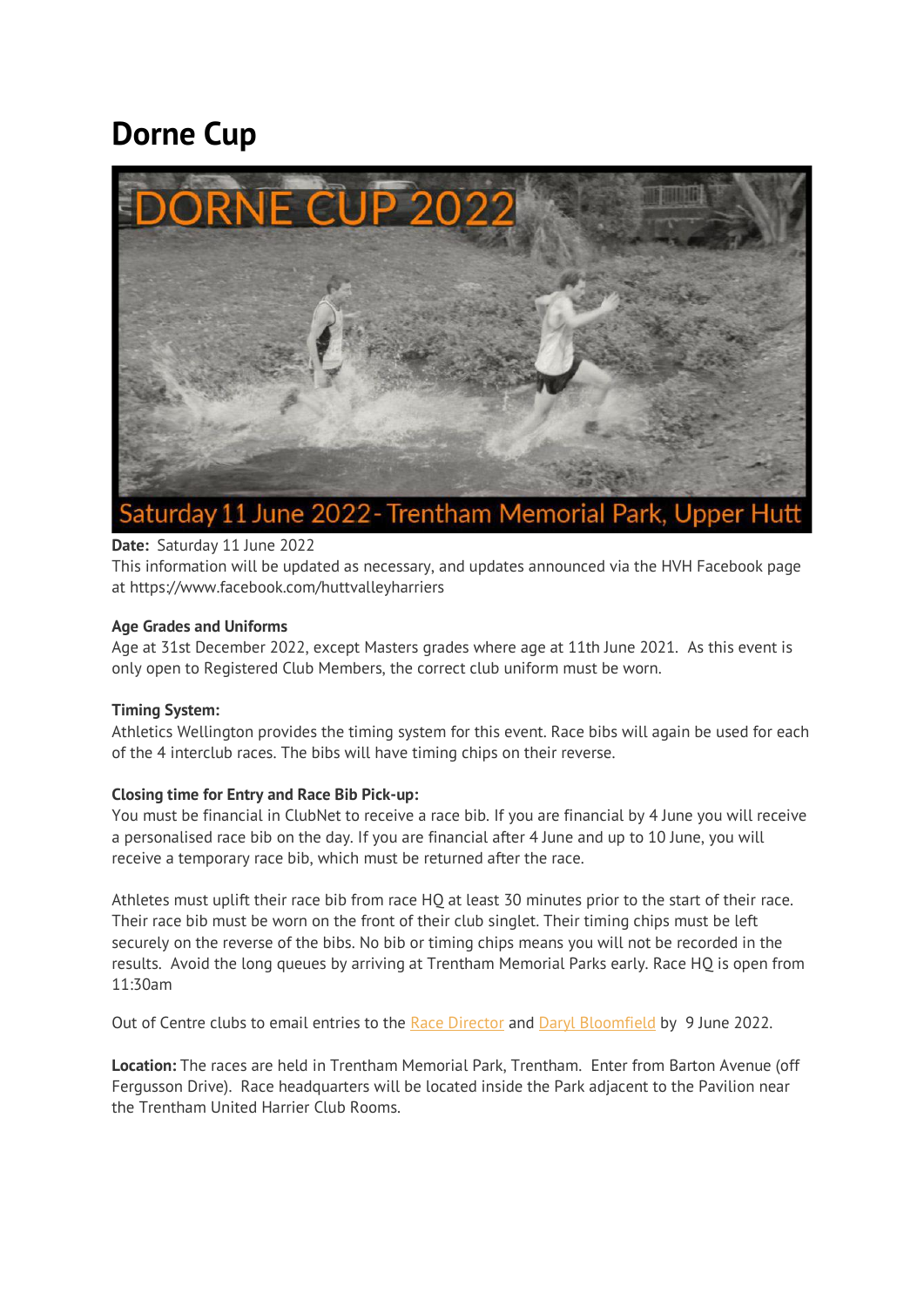#### **Course Description**

A flat cross-country event around the picturesque Trentham Memorial Park and the Hutt River stop banks. The course is suitable for spikes. An Athletics New Zealand sanctioned event.

#### **Runners Competing Out of Grade**

Any athletes who wish to compete in out of grade (e.g. WU20 competing as Open Women, W35+ competing as Open Women, M50+ competing as Open Men) must declare by email to the [Race](mailto:clubcaptain@hvh.org.nz) [Director](mailto:clubcaptain@hvh.org.nz) and Daryl [Bloomfield](mailto:daryl@fedude.co.nz) by 11 June.

#### **Protests and Appeals**

IAAF Competition Rules 146 covers protests and appeals. In the first instance, any protest must be made to the Race Referee, within 30 minutes of the finish of the race. Referee's decision will be given to the Race Director. Any appeal must be made to the Race Director.

#### **Safety**

#### *Marshals*

Marshals are clearly identifiable with orange or yellow Hi-Viz vests around the course. If you are injured or observe an injury or problem of any kind please report to the nearest marshal. All competitors must obey the directions of marshals.

#### *No Earbuds or Audio Devices*

Under IAAF Rule 144 (3)(b) competitors are not allowed to be in possession of or use video recorders, radios, CDs, radio transmitters, mobile phones or similar devices (e.g. iPods/MP3 players) in the competition area. Such equipment is considered as giving assistance to athletes and also creates a H&S hazard as athletes must be able to hear directions given to them during their race by Marshals and other Officials.

| Event | Race Start Time    | Age Grade                                            |
|-------|--------------------|------------------------------------------------------|
|       |                    | Masters Women $(35+)$ **                             |
|       |                    | Masters Women $(50+)$ **                             |
|       |                    | Open Women (SW)                                      |
|       |                    | Masters Men $(60+)$ **<br>Masters Men $(65+)$ **     |
|       |                    | Masters Women $(60+)$ **<br>Masters Women $(65+)$ ** |
|       |                    | Masters Men $(70+)$ **                               |
| 1     | 12.45pm            | Masters Women $(70+)$ **                             |
|       |                    | Men Under 20 (MU20)*                                 |
|       |                    | Women Under 20 (WU20)*                               |
|       |                    | Men Under 18 (MU18)*                                 |
| 2     | 1.20 <sub>pm</sub> | Women Under 18 (WU18)*                               |

# **Race Events**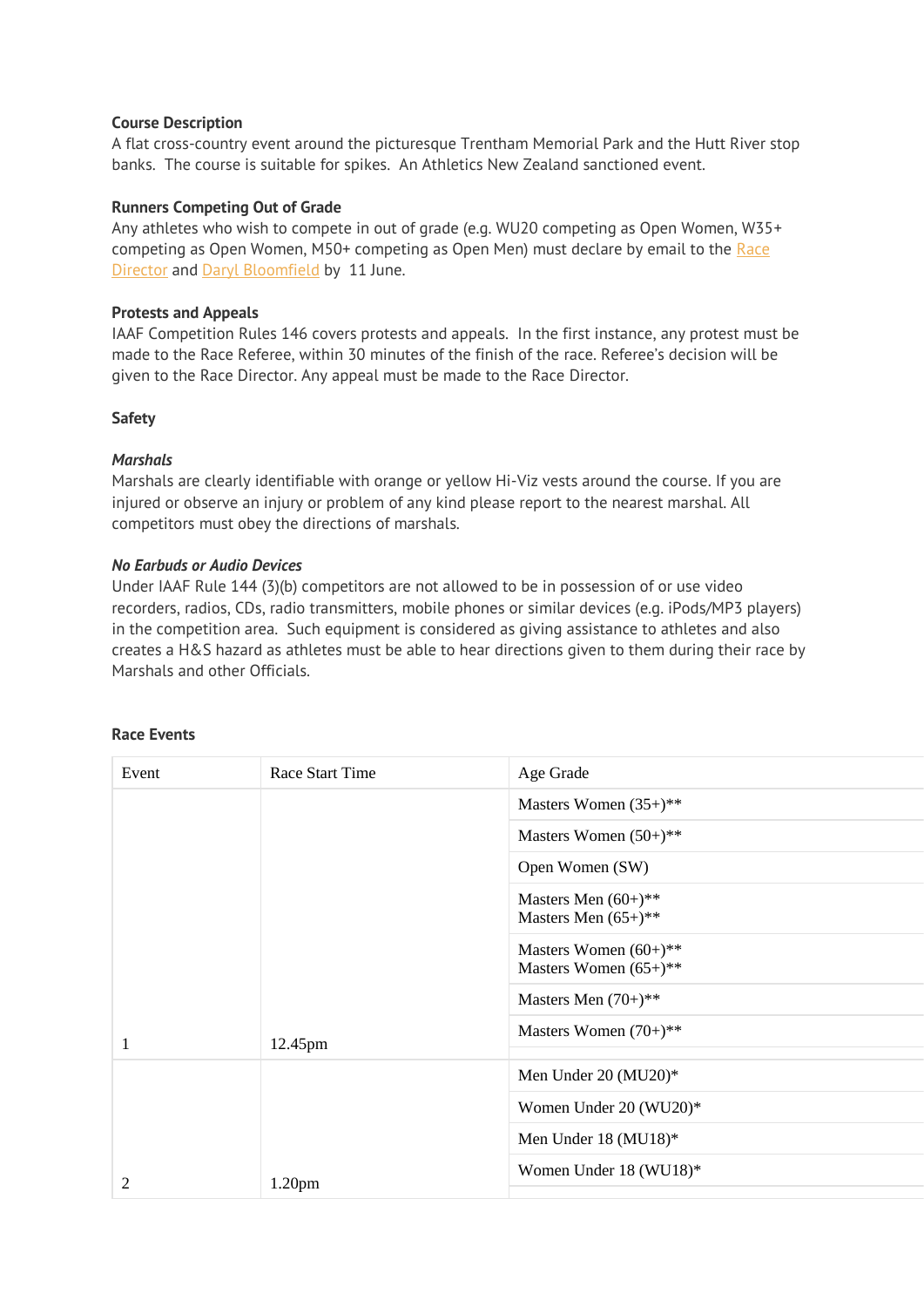|   |                    | Boys Under 12 (BU12)*            |
|---|--------------------|----------------------------------|
| 3 | 1.45pm             | Girls Under $12 \text{ (GU12)}*$ |
|   |                    |                                  |
|   |                    | Boys Under 14 (BU14)*            |
| 4 | 2.00 <sub>pm</sub> | Girls Under $14 \text{ (GU14)}*$ |
|   |                    |                                  |
|   |                    | Boys Under 16 (BU16)*            |
| 5 | 2.15 <sub>pm</sub> | Girls Under 16 (GU16)*           |
|   |                    |                                  |
|   |                    |                                  |
|   |                    | Boys Under 10 (BU10)*            |
| 6 | 2.30 <sub>pm</sub> | Girls Under 10 (GU10)*           |
|   |                    |                                  |
| 7 | 2.45 <sub>pm</sub> | Open Men (SM)                    |
|   |                    | Masters Men $(35+)$ **           |
|   |                    | Masters Men $(50+)$ **           |

*\* For events marked with \* your grade is based on your age at 31 Dec 2022 \*\* For events marked with \*\* your grade is based on your age at 11 June 2022.*

#### **2022 COURSE**

This year's course remains the same as previous years. The 2km loop will run past Barton's Bush and go across and around the Children's soccer fields, before turning towards the Cricket Nets and then finish along the straight in beside the carpark, back up to the start line at the Pavilion.

The 4km loop will now travel through Barton's bush and weave between the senior and kids' rugby fields, before travelling through a second bush track which emerges by the axeman's grounds. Runners will cross the bridge over the stream and do a short dogleg before crossing through the stream by Cricket nets and then follow the straight back to the start line.

The course bush tracks are compacted gravel, while the remainder of the course is on grass. There are a few road crossings. Where we can, these will have carpet laid across the seal.

> 3km course =  $1 \times 1$ km loop plus  $1 \times 2$ km loop 6km course = 1 x 2km loop plus 1 x 4km loop 8km course = 2 x 4km loop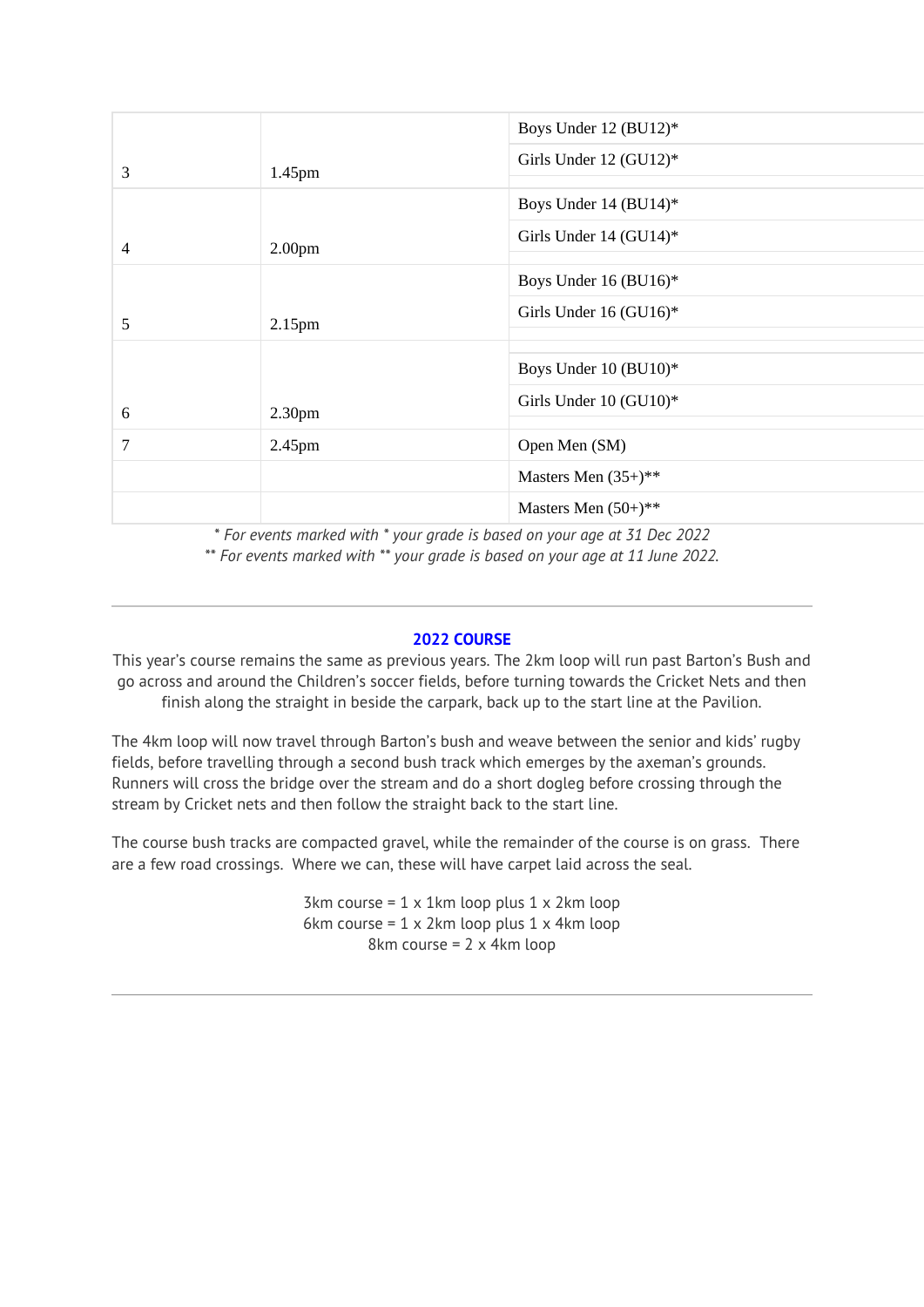# **1km Loop for Dorne Cup**



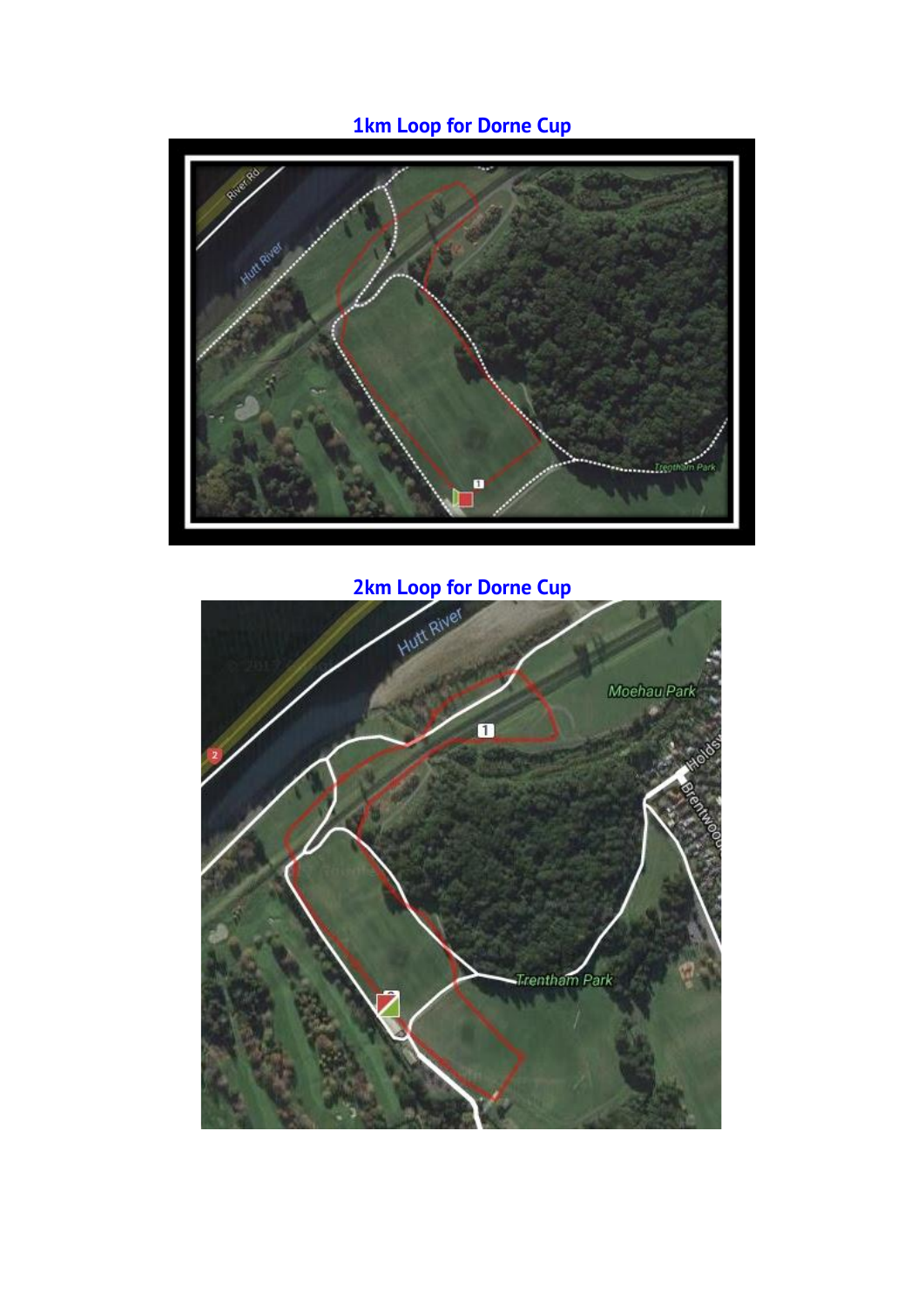**4km Loop for Dorne Cup**



#### **Entry Fees –**

Entry fees are not payable in advance and your club will be invoiced for each member who competes as follows:

All Athletes: Under 20 years of age: \$7.50 each All others: \$12.00 each

#### **Awards**

Medals will be awarded to the first three individual place-getters in each grade who are registered with Athletics New Zealand.

#### **Teams**

In the senior men's open event the first 6 runners' home for each club constitute the team, and in all other grades the first 4 count. Each member of the winning team in each running event will receive a certificate.

#### **Unregistered Athletes**

This event is only open to registered athletes and schools specifically invited to compete in the Dorne Cup.